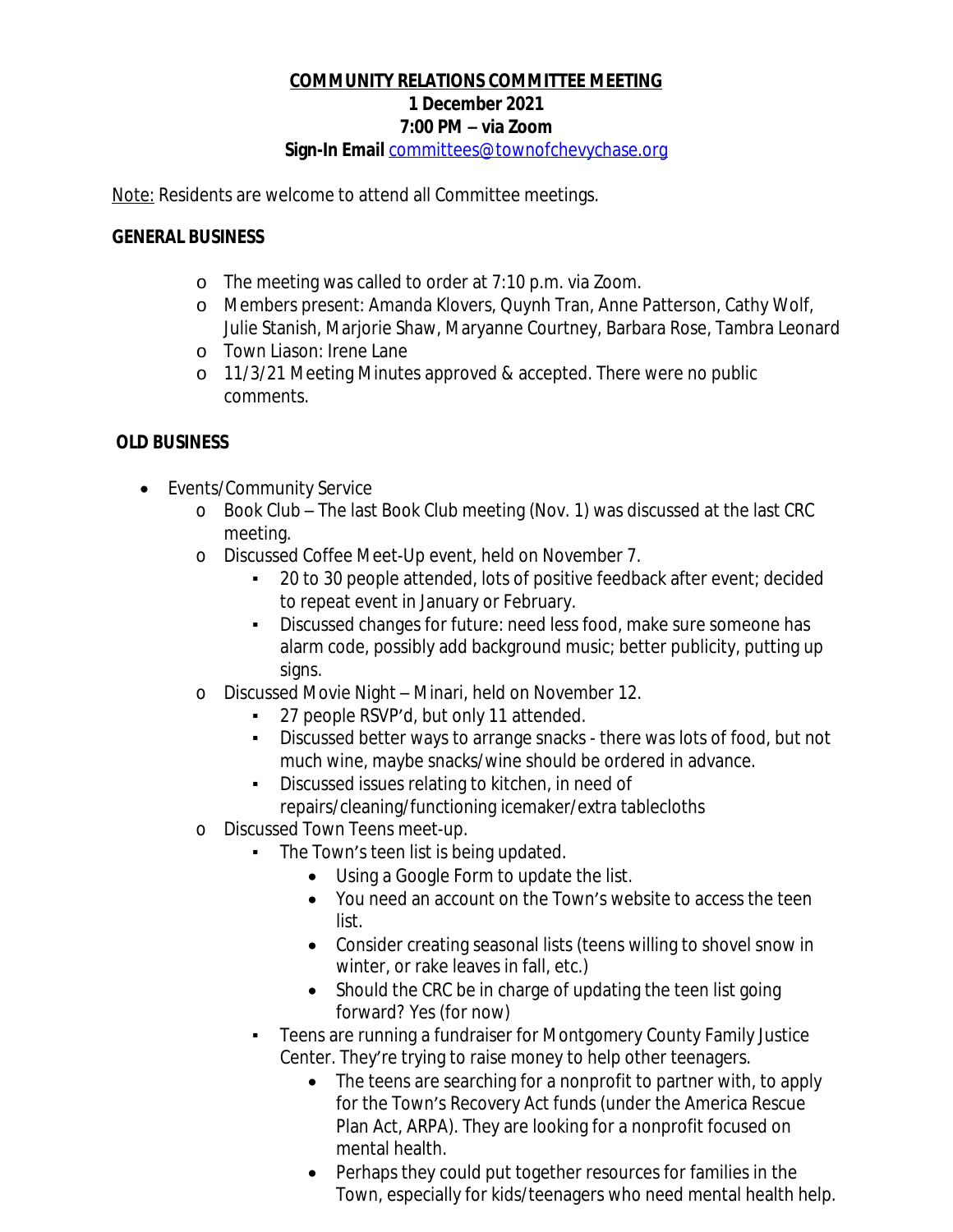# **NEW BUSINESS**

Events/Community Service

- December Events on Schedule
	- o Book Club will meet December 6 (Marjorie, Maryanne, Cathy, Julie)
	- o Discussion & Desserts with Rachel Vogelstein December 9. It will be via Zoom. (Barbara)
		- We're checking with Rachel to see if the session can be recorded.
	- o Holiday Singalong December 19 (Julia)
		- **Plan is to meet at the Town Hall. Walk around for an hour to an** hour and a half, then return to the Town Hall. Serve warm drinks and cookies.
	- o Winter Coat Drive (Marjorie)
		- **Lots of good coats have been donated.**
	- o Holiday Gift Drive (Cathy, Quynh)
		- It's going well, but we haven't reached the sum we reached last year. We've raised \$3,000 to \$3,500 so far this year.
- **Potential January Events** 
	- o Arts and poetry compilation (Irene)
		- **Submission deadline previously was extended to the end of** December. So far only one person has submitted art.
		- We considered extending the deadline again.
		- Consider calling Wonders daycare, and/or Chevy Chase Elementary School, to see if they're interested in participating
	- o MLK Day? Children's Art Activity with Bridget Hartman (Anne)
		- Possibly do scavenger hunt that occurs in a day or can span a week. Neighbors can volunteer to be a stop along a map and provide items for kids to collect along the map.
	- o Cyber Safety Classes for Seniors and Parents (Quynh)
	- o Program on Sponsorship Circles for Afghan Allies (Barbara to check with St. John's Episcopal)
		- Group of refugees w/ health challenges are staying at Hyatt. St. Johns is trying to see how we can help
		- Don't have to be member of St. John's to get involved; looking into who the point person is at St. John's so Town neighbors who want to help can reach out accordingly. Will promote opportunity on Listserv w/ contact info for St. John contact.
	- o Coffee Meet-Up
		- **If we're light in activities for Jan, we can put on another coffee** meet up. Plan for indoors for now; can pivot for outside if needed and combine w/ playground meet up.
- · Brainstorming Discussion January, February and beyond, including
	- o Cherry Blossom themed Spring Fest (Anne)
		- April  $3^{rd}$  1-4 pm (pending date confirmation from Town office)
		- Food trucks (Poke bowl, Hardy's BBQ), Kid activities (Origami as a craft), Band (cover band, jazz band)
		- Permit would be pursued for entire parking lot; need to confirm what takes priority if there's a conflict over dates for TOCC event or County event.